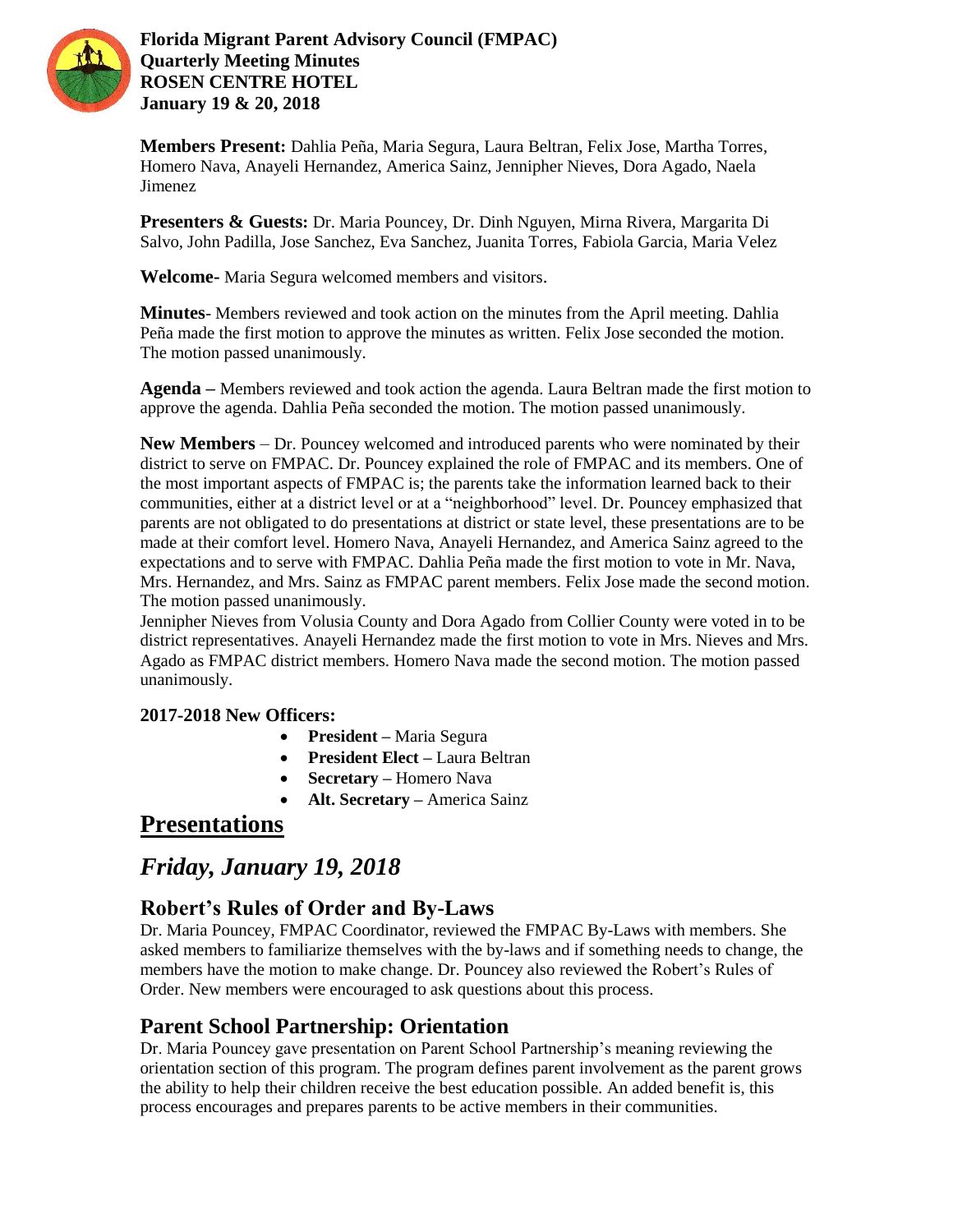# *Saturday, January 20, 2018*

# **Parent Input for Comprehensive Needs Assessment and Service Delivery Plan**

Margarita Di Salvo, from ESCORT asked parent members to give input for the Comprehensive Needs Assessment (CNA) and the Service Delivery Plan (SDP). Ms. Di Salvo gave parent members information about the migrant program and asked parents to give their input on what they think is working and what needs improvement. Parent members worked in small groups reviewing and giving input on different content areas that pertains to the migrant program.

# **Understanding and Preparing your Student for State Assessments**

John Padilla from Orange County Schools gave members a presentation on how to understand and prepare their students for assessments. Mr. Padilla went over how the classroom set up is not the only major change in education. Students are being tested constantly. Mr. Padilla demonstrated the different assessments that the students will be assessed on. He gave members ideas on how they can help their students prepare for testing, going to bed early the night before and having a healthy meal before test are good ideas. If your student has an IEP or 504 and has been in the ELL program for less than two years, they have accommodations.

# **Federal Programs – What programs are available for our students?**

Dr. Maria Pouncey gave members a presentation on understanding the Every Student Succeeds Act. ESSA is a format for the country to use the same standards. Dr. Pouncey went over the different Titles and how each, tittle affects the student. She reviewed rights parents have under ESSA.

# **Engaging Parents in the Education of Out of School Youth**

Mirna Rivera, from Hillsborough's Migrant Education Program gave members a presentation on how parents can engage in education to out of school youth (OSY). Mrs. Rivera talked to members about two types of OSY: one, youth coming from another country specifically to work and youth who has attended school in the US but did not graduate. She also talked to members about motivating OSY to return to school. She mentioned all the resources available for OSY, depending on their needs.

### **Parenting Counts – Rough Day**

Dr. Maria Pouncey presented members with information about handling stress. She demonstrated how children learn to handle stress from parents, different causes of stress with babies and young children. Also, ways to calm infants and young children of the effects in repeated stress of infants and young children.

Dr. Pouncey also gave some parenting tips:

- Be a good example for your children. Take good care of yourself. Know what causes stress for yourself. Yelling and slamming things adds to the stress of your children.
- Respond as quickly as possible when your baby cries. Don't leave your baby to "cry it out" when he's upset. Letting the baby deal with stress on his own will NOT make him a tougher adult. You can help them learn ways to calm down.

### **Future meeting Dates and places** –

- **2 nd meeting March 23 & 24, 2018 Tampa, FL**
- **3 rd meeting April 20 & 21, 2018 Naples, FL**
- **4 th meeting June 1 & 2, 2018 Tallahassee, FL**

#### **Closing**

Dahlia Peña made the first motion to close the meeting. America Sainz seconded the motion. The motion passed unanimously.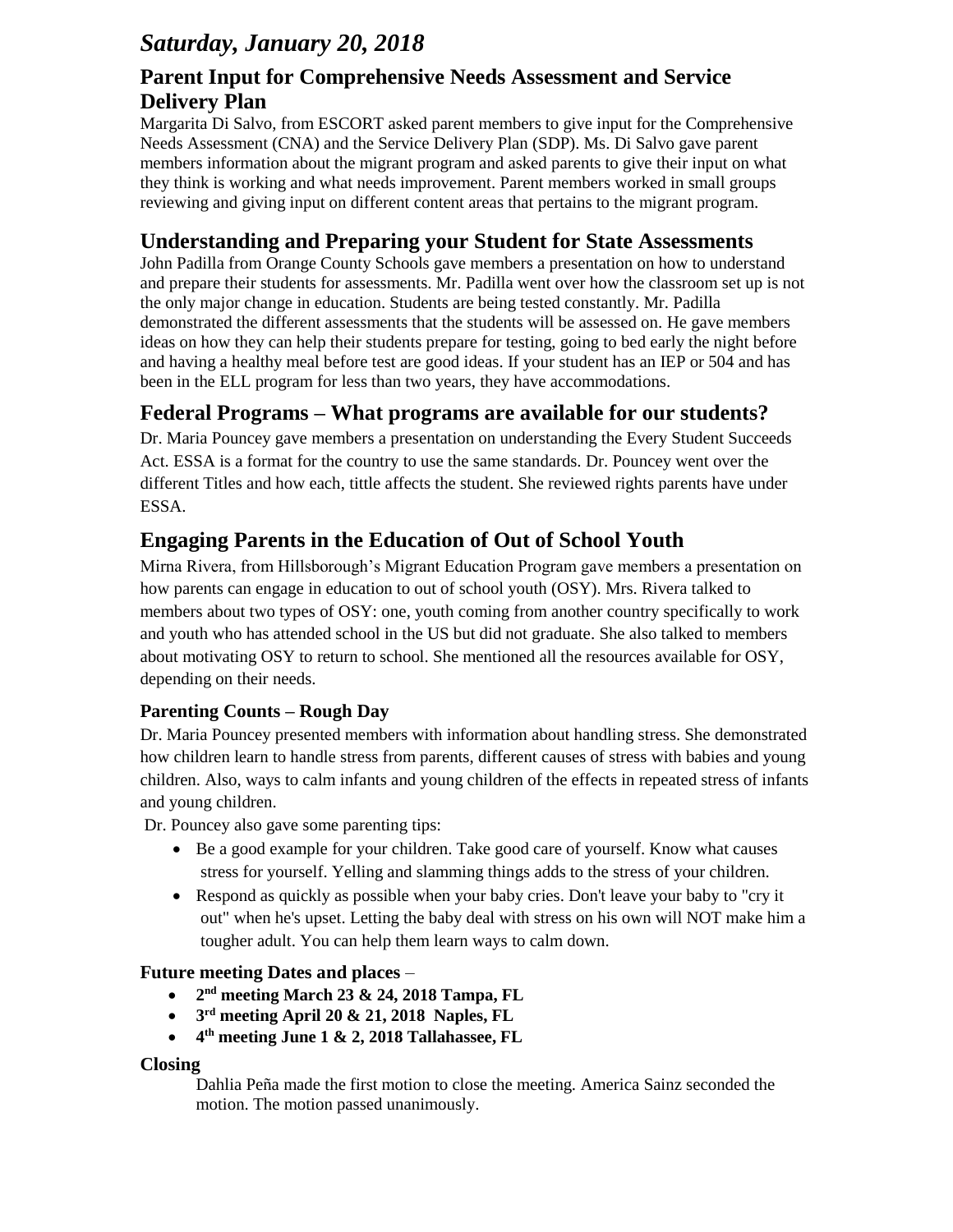

### **CONSEJO DE ASESORÍA ESCOLAR DE PADRES MIGRATORIOS DEL ESTADO DE FLORIDA (FMPAC) Las Minutas de la Reunión Trimestral ROSEN CENTRE HOTEL 19 Y 20 de enero 2018**

**Miembros Presentes:** Laura Beltran, Dahlia Peña, Maria Segura, Felix Jose, Homero Nava, Anayeli Hernandez, America Sainz, Martha Torres, Naela Jimenez, Jennipher Nieves, Dora Agado

**Presentadores e Invitados:** Dra. Maria Pouncey, Dr. Dinh Nguyen, Jose Sanchez, Eva Sanchez, Mirna Rivera, Margarita Di Salvo, John Padilla, Juanita Torres, Maria Velez, Fabiola Garcia

**Bienvenida-** Maria Segura dio la bienvenida a miembros y visitantes.

**Minutas-** Los miembros revisaron las minutas de la junta de abril. Dahlia Peña hizo la primera moción para aprobar las minutas. Felix Jose hizo la segunda moción. La moción fue aprobada unánimemente.

**Agenda**- Los miembros revisaron la agenda. Laura Beltran hizo la primera moción para aprobar la agenda. Dahlia Peña hizo la segunda moción. La moción fue aprobada unánimemente.

**Nuevos Miembros**- La Dra. Pouncey dio la bienvenida y presento a los miembros que fueron nominados por sus distritos para servir en FMPAC. La Dra. Pouncey explico el rol de FMPAC y sus miembros. Ella explico el límite de tiempo y las responsabilidades que tienen bajo FMPAC. Uno de los aspectos más importantes de FMPAC es que los padres compartan la información que aprenden a sus comunidades, esto puede ser a nivel de distrito o al nivel de "vecindario". La Dra. Pouncey enfatizo que los padres no están obligados hacer presentaciones a nivel de distrito o estatal, estas presentaciones deben hacerse a su nivel de comodidad. Homero Nava, Anayeli Hernandez, y America Sainz aceptaron las expectativas para servir en FMPAC. Dahlia Peña hizo la primera moción para votar que el Sr. Nava, la Sra. Hernandez, y la Sra. Sainz sean parte del FMPAC como padres miembros. Felix Jose hizo la segunda moción. La moción fue aprobada unánimemente. Jennipher Nieves del condado de Volusia y Dora Agado del condado de Collier también pasaron a formar parte del comité como representantes de sus distritos. Anayeli Hernandez hizo la primera moción para que la Sra. Nieves y la Sra. Agado sean representantes del distrito. Homero Nava hizo la segunda moción. La moción fue aprobada unánimemente.

#### **Oficiales del 2017-2018**:

- **Presidenta** Maria Segura
- **Presidenta Electa** Laura Beltran
- **Secretario** Homero Nava
- **Secretaria Alterna** America Sainz

### **Presentaciones**

### *Viernes 19 de enero del 2018*

#### **Reglas de Roberto y Estatutos**

La Dra. Maria Pouncey, coordinadora de FMPAC, revisó los estatutos de FMPAC con los miembros. Pidió a los miembros que se familiaricen con los estatutos y, si ven que algo tiene que cambiar, los miembros tienen la iniciativa de hacer un cambio. La Dra. Pouncey también revisó las Reglas de Roberto. Se animó a los nuevos miembros a hacer preguntas sobre el proceso.

#### **Colaboración entre Padres y Escuela: Orientación**

La Dra. Maria Pouncey dio una presentación explicando la definición del programa y la colaboración entre padres y escuela y repaso la sección de la orientación. El programa define la